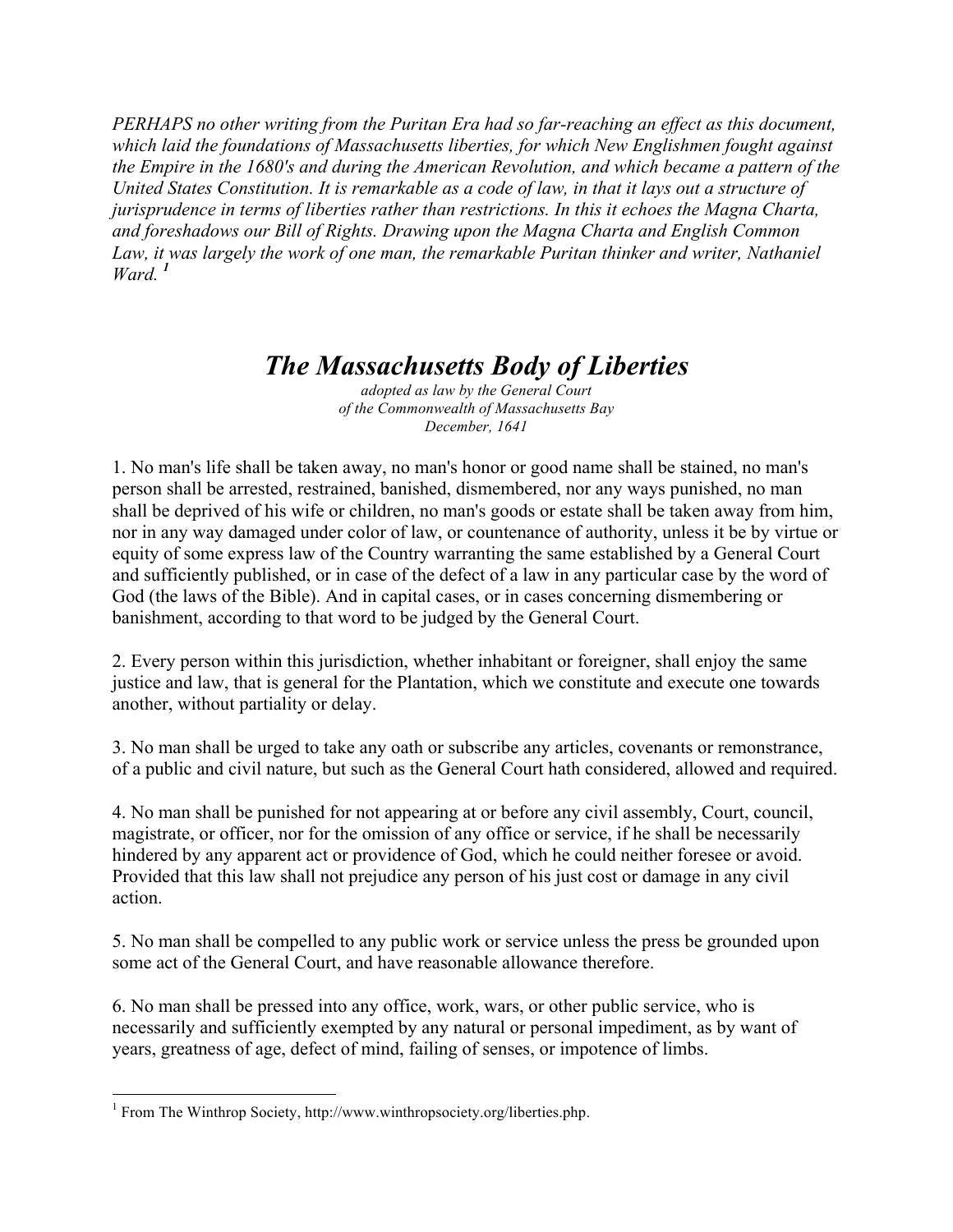7. No man shall be compelled to go out of the limits of this plantation upon any offensive wars which this Commonwealth or any of our friends or confederates shall voluntarily undertake. But only upon such vindictive and defensive wars in our own behalf, or on the behalf of our friends, and confederates as shall be enterprised by the Council and consent of a General Court , or by authority derived from the same.

8. No man's cattle or goods of what kind soever shall be pressed or taken for any public use or service, unless it be by warrant grounded upon some act of the General Court, nor without such reasonable prices and hire as the ordinary rates of the Country do afford. And if his cattle or goods shall perish or suffer damage in such service, the owner shall be sufficiently recompensed.

9. No monopolies shall be granted or allowed amongst us, but of such new inventions that are profitable to the Country, and that for a short time.

10. All our lands and heritages shall be free from all fines and licenses upon alienations, and from all harriotts, wardships, liveries, primerseisens, year-day and wast, escheats and forfeitures, upon the death of parents or ancestors, be they natural, casual or judicial.

11. All persons which are of the age 21 years and of right understanding and memory, whether excommunicate or condemned, shall have full power to make their wills and testaments, and other lawful alienations of their lands and estates.

12. Every man, whether inhabitant or foreigner, free or not free, shall have liberty to come to any public Court, Council, or town-meeting, and either by speech or by writing, move any lawful, seasonable and material question, or to present any necessary motion, complaint, petition, Bill or information, whereof that meeting hath proper cognizance, so it be done in convenient time, due order and respective manner.

13. No man shall be rated (taxed) here for any estate or revenue he hath in England, or foreign parts, till it be transported hither.

14. Any conveyance or alienation of land or other estate whatsoever, made by a woman that is married, any child under age, idiot, or distracted person, shall be good, if it be passed and ratified by the consent of a General Court.

15. All covenous (conspired) or fraudulent alienations or conveyances of lands, tenements, or any hereditaments, shall be of no validity to defeat (free) any man from due debts or legacies, or from any just title, claim or possession of that which is thus fraudulently conveyed.

16.Every inhabitant that is a householder shall have free fishing and fowling in any great ponds and bays, coves and rivers, so far as the sea ebbs and flows within the precincts of the town where they dwell, unless the Freemen of the same town or the General Court have otherwise appropriated them, provided that this shall not be extended to give leave to any man to come upon others property without their leave.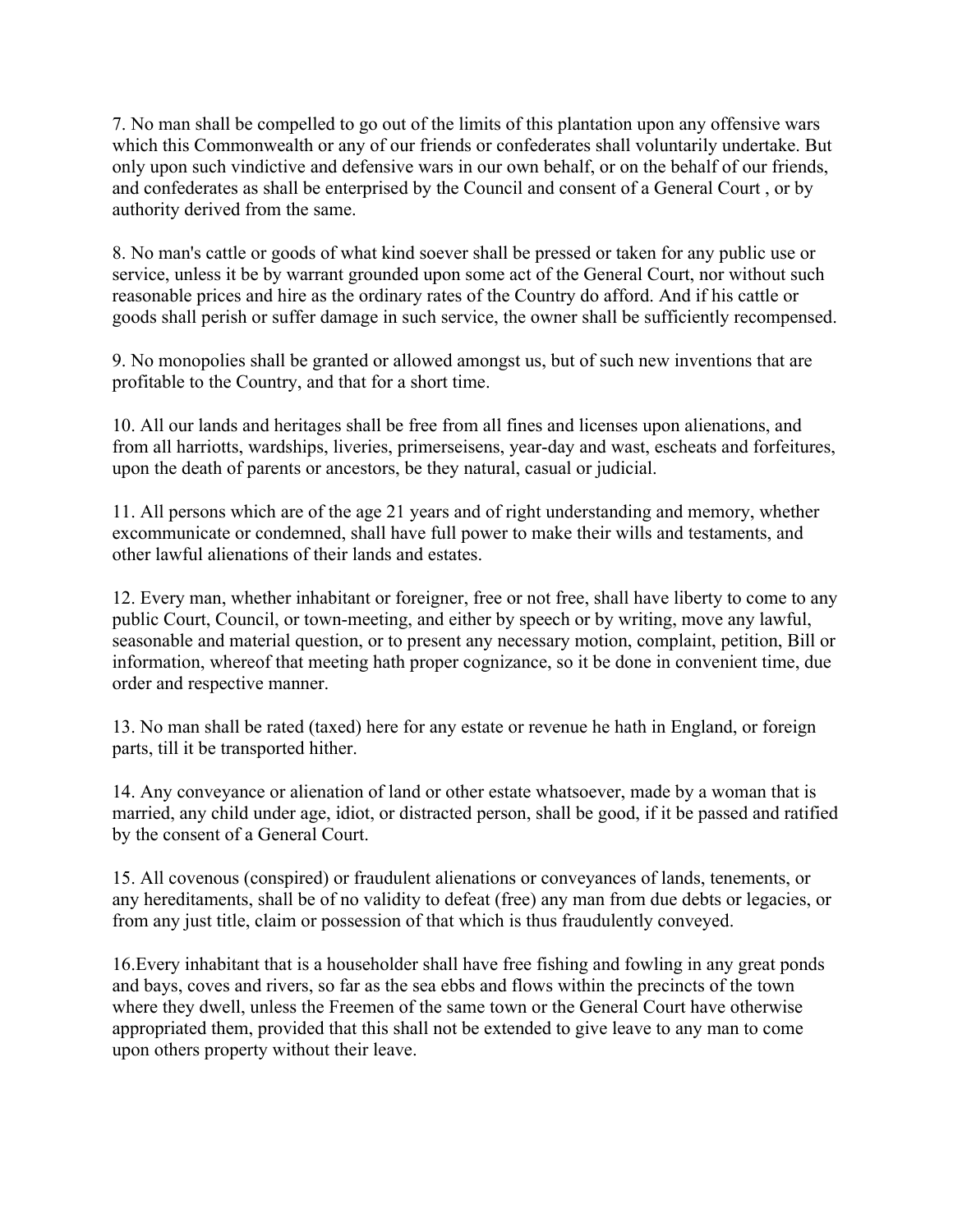17. Every man of or within this jurisdiction shall have free liberty, notwithstanding any civil power, to remove both himself and his family at their pleasure out of the same, provided there be no legal impediment to the contrary.

## **Rites and Rules Concerning Judicial Proceedings**

18. No man's person shall be restrained or imprisoned by any authority whatsoever, before the law hath sentenced him thereto, if he can put in sufficient security, bail, or mainprise, for his appearance and good behavior in the meantime, unless it be in capital crimes, and contempts in open Court, and in such cases where some express act of Court doth allow it.

22. No man in any suit or action against another shall falsely pretend great debts or damages to vex his adversary. If it appear that any doth do so, the Court shall have power to set a reasonable fine on his head.

23. No man shall be adjudged to pay for detaining any debt from any creditor above eight pounds in the hundred for one year (8% simple interest), and not above that rate proportionable for all sums whatsoever, neither shall this be a color or countenance to allow any usury amongst us contrary to the law of God.

25. No summons pleading judgment, or any kind of proceeding in Court or course of Justice shall be abated, arrested or reversed upon any circumstantial errors or mistakes, if the person and cause be rightly understood and intended by the Court.

26. Any man that findeth himself unfit to plead his own cause in any Court, shall have the liberty to employ any man against whom the Court doth not except, to help him provided he give him no fee or reward for his pains. This shall not except the party himself from answering such questions in person as the Court shall think meet to demand of him.

29. In all actions at law it shall be the liberty of the plaintiff and defendant by mutual consent to chose whether they will be tried by the bench or by a jury, unless it be where the law upon just reason hath otherwise determined. The like liberty shall be granted to all persons in criminal cases.

33. No man's person shall be arrested or imprisoned upon execution or judgment for any debt or fine, if the law can find any competent means of satisfaction otherwise from his estate. And if not, his person may be arrested and imprisoned where he shall be kept at his own charge, not the plaintiff's, till satisfaction be made, unless the Court that had cognizance of the cause or some superior Court shall otherwise provide.

34. If any man be judged a common Barrator vexing others with unjust and frequent suits, it shall be in the power of the Courts both to deny him the benefit of the law, and punish him for his barratry.

35. No man's corn or hay that is in the field or upon the cart, or his garden stuff, nor anything subject to present decay, shall be taken in any distress, unless he that takes it shall presently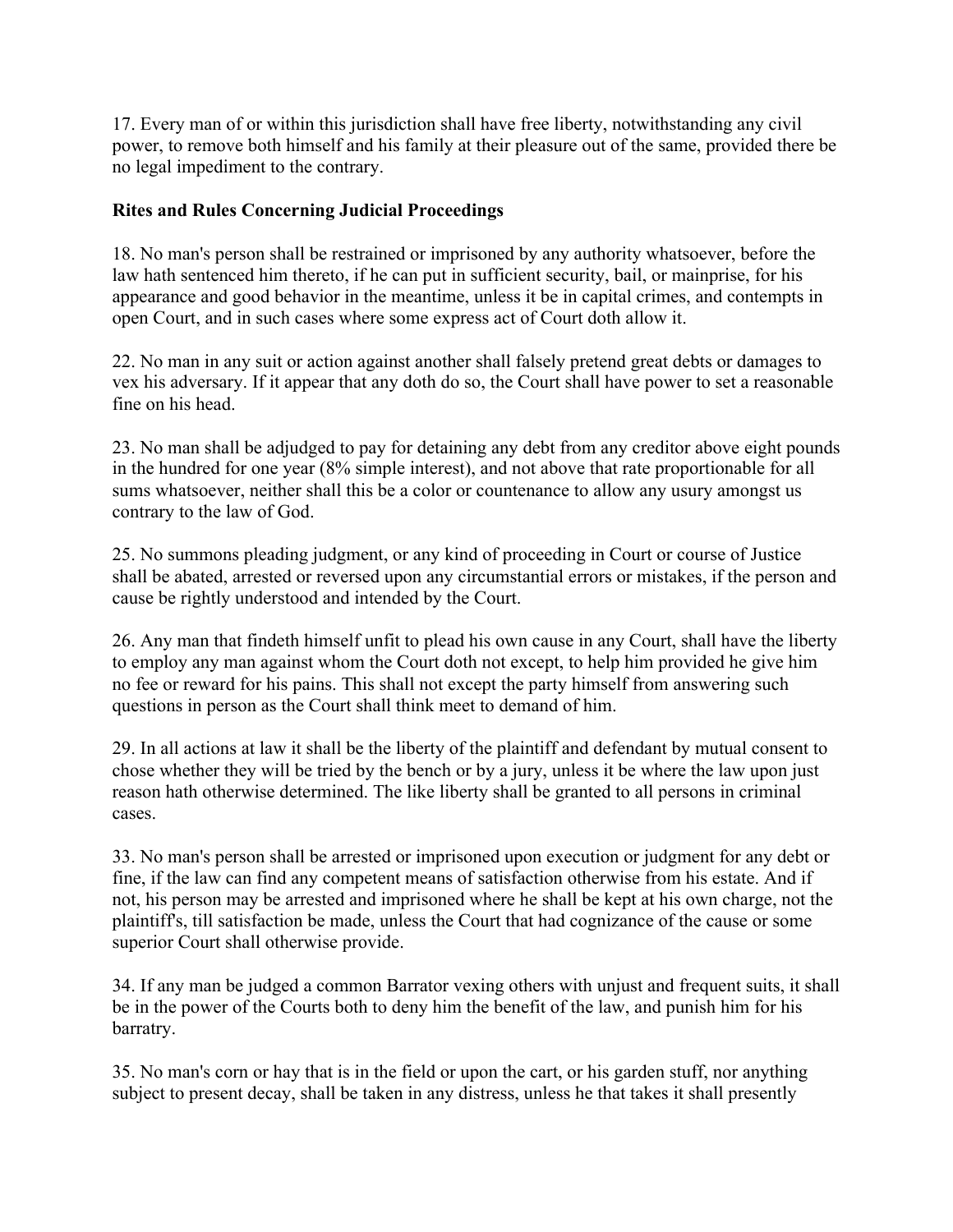bestow it where it may not be embezzled nor suffer spoil or decay, or give security to satisfy the worth thereof if it comes to any harm.

41. Every man that is to answer for any criminal cause, whether he be in prison or under bail, his cause shall be heard and determined at the next Court that hath proper cognizance thereof, and may be done without prejudice of justice.

42. No man shall be twice sentenced by civil justice for one and the same crime, offense, or trespass.

43. No man shall be beaten with above 40 stripes, nor shall any true gentleman, nor any man equal to a gentleman, be punished with a whipping, unless his crime be very shameful, and his course of life vicious and profligate.

45. No man shall be forced by torture to confess any crime against himself nor any other unless it be in some capital case where he is first fully convicted by clear and sufficient evidence to be guilty. After which, if the cause be of that nature, that it is very apparent that there be other conspirators or confederates with him, then he may be tortured, yet not with such tortures as be barbarous and inhumane.

46. For bodily punishments we allow amongst us none that are inhumane, barbarous, or cruel.

50. All jurors shall be chosen continually by the Freemen of the town where they dwell.

52. Children, idiots, distracted persons, and all that are strangers or new-comers to our Plantation shall have such allowances and dispensations in any cause, whether criminal or other as religion and reason require.

53. The age of discretion for passing away of lands or such kind of herediments, or for giving votes, verdicts or sentence in any civil Courts or causes, shall be one and twenty years.

## **Liberties more particularly concerning the Freemen**

58. Civil authority hath power and liberty to see the Peace, ordinances, and rules of Christ observed in every church according to His word, so it be done in a civil and not in an ecclesiastical way.

59. Civil authority hath power and liberty to deal with any church member in a way of civil justice, notwithstanding any church relation, office, or interest.

60. No church censure shall degrade or depose any man from any civil dignity, office or authority he shall have in the Commonwealth.

66. The Freemen of every township shall have power to make such bylaws and constitutions as shall concern the welfare of their town, provided they be not of a criminal but only of a prudential nature, and that their penalties exceed not 20 shillings for one offense, and that they be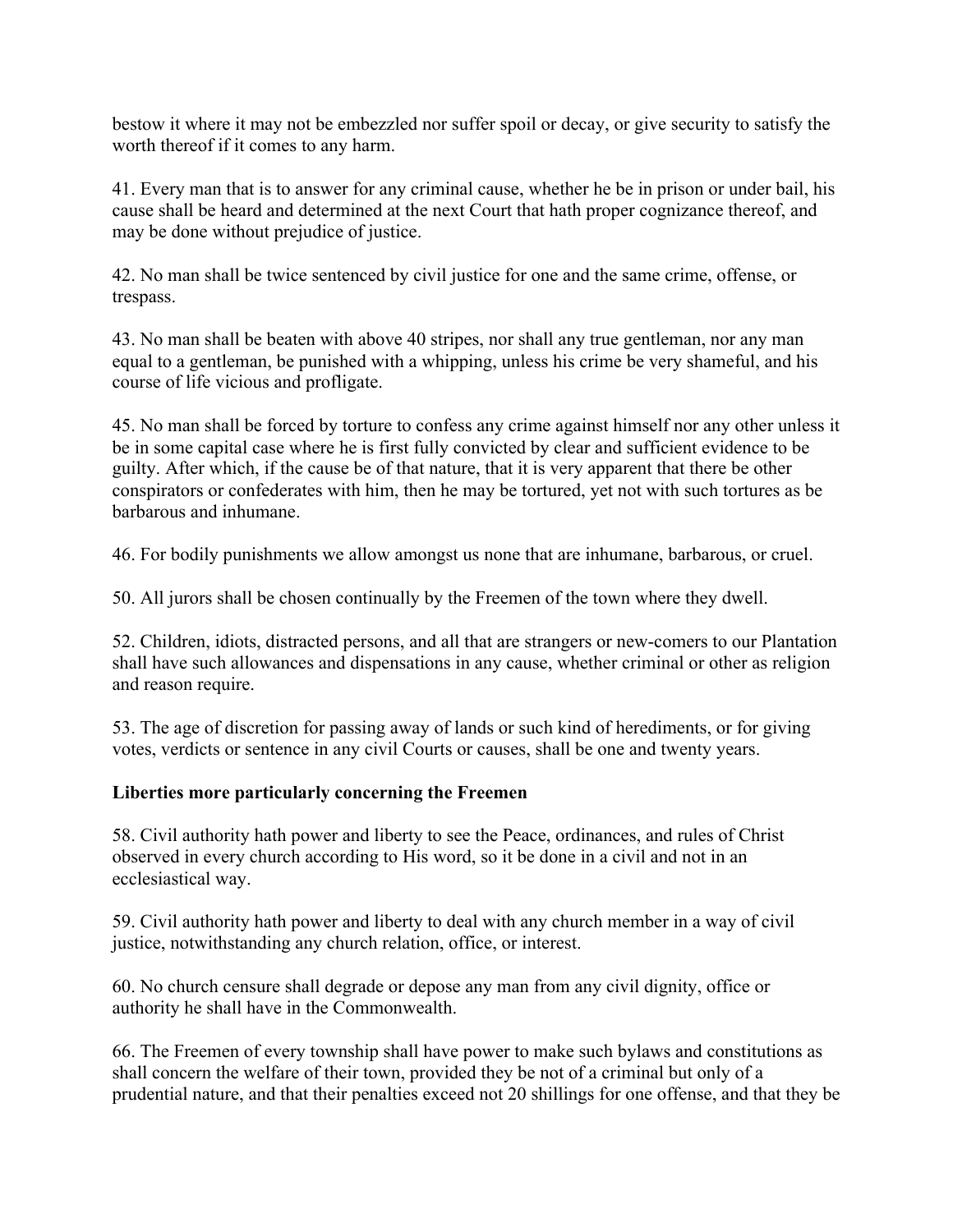not repugnant to public laws and orders of the Country. And if any inhabitant neglect or refuse to observe them, they (the townships) shall have power to levy the appointed penalties by distress.

69. No General Court shall be dissolved or adjourned without the consent of the major part thereof.

71. The Governor shall have a casting vote whensoever an equal vote shall fall out of the Court of Assistants, or general assembly; so shall the president or moderator have in all civil Courts or assemblies.

78. The general or public treasury or any part thereof shall never be expended but by the appointment of a General Court; nor any Shire treasury, but by the appointment of the Freemen thereof; nor any town treasury but by the Freemen of that township.

### **Liberties of Women**

79. If any man at his death shall not leave his wife a competent portion of his estate, upon just complaint made to the General Court she shall be relieved.

80. Every married woman shall be free from bodily correction or stripes (whipping) by her husband, unless it be in his own defense upon her assault. If there be any just cause of correction, complaint shall be made to authority assembled in some Court, from which she shall receive it.

### **Liberties of Children**

81. When parents die intestate, the elder son shall have a double portion of his whole estate real and personal, unless the General Court upon just cause alleged shall judge otherwise.

82. When parents die intestate, having no heirs male of their bodies, their daughters shall inherit as co-partners, unless the General Court upon just reason shall judge otherwise.

83. If any parents shall willfully and unreasonably deny any child timely or convenient marriage, or shall exercise any unnatural severity towards them, such children shall have free liberty to complain to authority for redress.

### **Liberties of Servants**

85. If any servants shall flee from the tyranny and cruelty of their masters to the house of any freeman of the same Town, they shall be there protected and sustained till due order be taken for their relief. Provided due notice thereof be speedily given to their masters from whom they fled, and the next Assistant or Constable where the party flying is harboured.

86. No servant shall be put off for above a year to any other (masters) neither in the lifetime of their master nor after their death by their Executors or Administrators unless it be by consent of Authority assembled in some Court or two Assistants.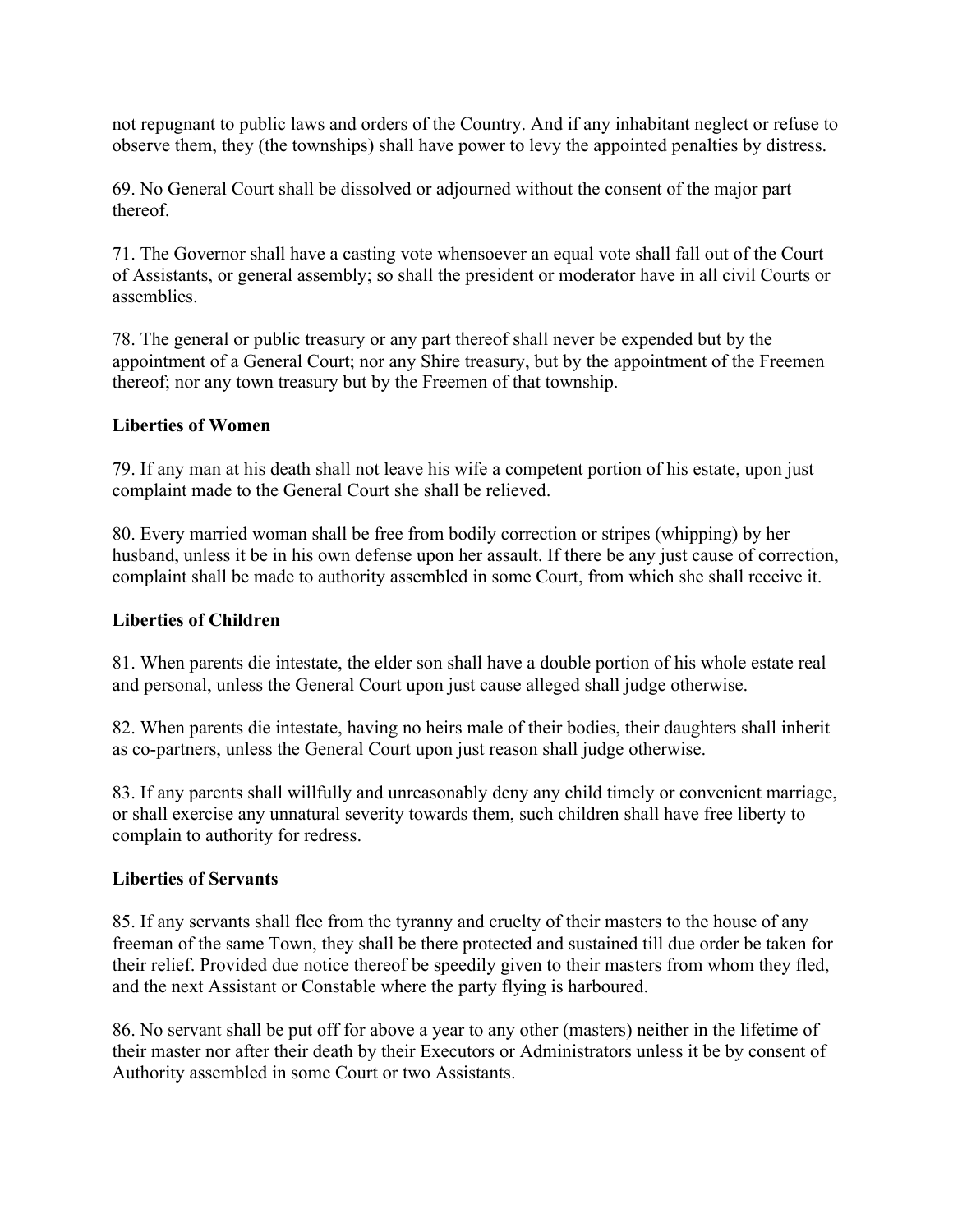87. If any man smite out the eye or tooth of his man-servant, or maid servant, or otherwise maim or much disfigure him, unless it be by mere casualty (accident), he shall let them go free from his service. And (the servant) shall have such further recompense as the Court shall allow him.

88. Servants that have served diligently and faithfully to the benefit of their masters seven years, shall not be sent away empty. And if any have been unfaithful, negligent or unprofitable in their service, notwithstanding the good usage of their masters, they shall not be dismissed till they have made satisfaction according to the Judgement of Authority.

#### **Liberties of Foreigners and Strangers**

89. If any people of other Nations professing the true Christian religion shall flee to us from the tyranny or oppression of their persecutors, or from famine, wars, or the like necessary and compulsary cause, they shall be entertained and succoured amongst us, according to that power and prudence God shall give us.

90. If any ships or other vessels, be it friend or enemy, shall suffer shipwreck upon our coast, there shall be no violence or wrong offered to their persons or goods. But their persons shall be harboured, and relieved, and their goods preserved in safety till authority may be certified thereof, and shall take further order therein.

91. There shall never be any bond slavery, villainage or captivity amongst us unless it be lawful captives taken in just wars, and such strangers as willingly sell themselves or are sold to us. And these shall have all the liberties and Christian usages which the law of God established in Israel concerning such persons doth morally require. This exempts none from servitude who shall be judged thereto by Authority.

#### **94. Capital Laws**

1. If any man after legal conviction shall have or worship any other god, but the Lord God, he shall be put to death.

2. If any man or woman be a witch (that is, hath or consulteth with a familiar spirit), they shall be put to death.

3. If any person shall blaspheme the name of God, the Father, Son or Holy Ghost, with direct, express,

presumptuous or high handed blasphemy, or shall curse God in the like manner, he shall be put to death.

4. If any person commit any willful murder, which is manslaughter committed upon premeditated malice, hatred, or cruelty, and not in a man's necessary and just defense, nor by mere casualty against his will, he shall be put to death.

5. If any person slayeth another suddenly in his anger or cruelty of passion, he shall be put to death.

6. If any person shall slay another through guile, either by poisoning or other such devilish practice, he shall be put to death.

7. If any man or woman shall lie with any beast or brute creature by carnal copulation, they shall surely be put to death. And the beast shall be slain, and buried and not eaten.

8. If any man lyeth with mankind (with another man in homosexual intercourse) as he lyeth with a woman, both of them have committed abomination, and they both shall surely be put to death.